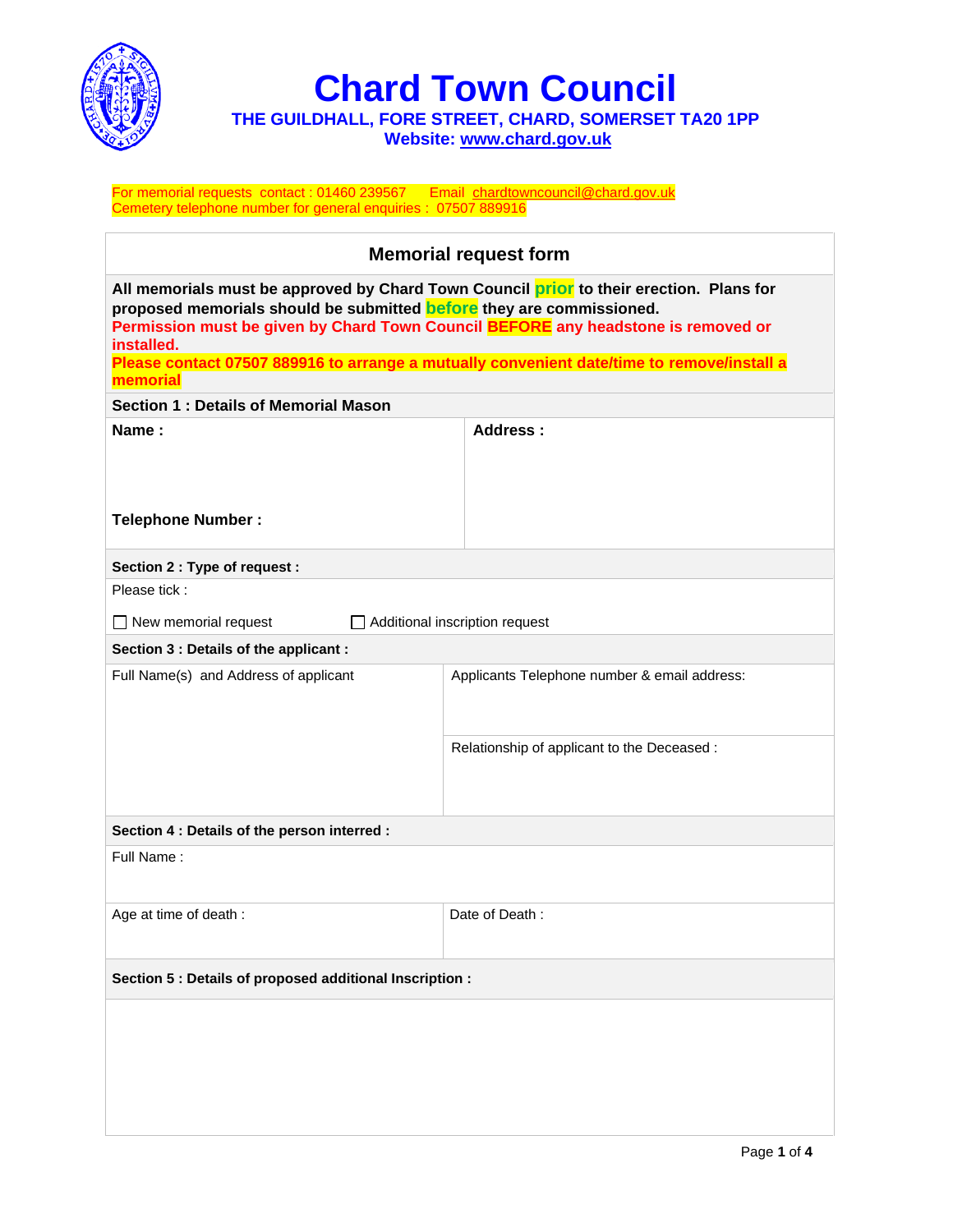| Section 6 : Details of New Memorial :                                                                                                                                                                                                                                 |                   |                               |                  |  |
|-----------------------------------------------------------------------------------------------------------------------------------------------------------------------------------------------------------------------------------------------------------------------|-------------------|-------------------------------|------------------|--|
| Please tick:                                                                                                                                                                                                                                                          |                   |                               |                  |  |
| Footstone<br>Headstone<br>$\mathbf{I}$                                                                                                                                                                                                                                |                   | $\Box$ Tablet                 |                  |  |
| <b>Flat Stone</b>                                                                                                                                                                                                                                                     |                   |                               |                  |  |
| Memorial in Children's section<br>$\Box$ Walled Grave (by arrangement only<br>For New Memorials please provide :<br>a diagram and dimensions (to include the base and foundation slab)<br>a)<br>details of the proposed inscription :<br>b)                           |                   |                               |                  |  |
| <b>Section 7: Authorisation and Signatures</b>                                                                                                                                                                                                                        |                   |                               |                  |  |
| I solemnly and sincerely declare that I am the present rightful owner of the Right of<br>Burial of the grave for which this application is submitted and that I give permission for the<br>Memorial, as detailed in this application, to be erected on the said plot. |                   |                               |                  |  |
| <b>Print Name</b><br><b>Signature</b>                                                                                                                                                                                                                                 |                   |                               |                  |  |
|                                                                                                                                                                                                                                                                       |                   |                               |                  |  |
| Section 8 : For office use only                                                                                                                                                                                                                                       |                   |                               |                  |  |
| Plot Number:                                                                                                                                                                                                                                                          |                   | <b>Burial Rights Number:</b>  |                  |  |
|                                                                                                                                                                                                                                                                       |                   | Date Burial Rights Purchased: |                  |  |
| Name and Address of owner of burial rights :                                                                                                                                                                                                                          |                   |                               |                  |  |
| <b>Invoice Number and Account Name:</b>                                                                                                                                                                                                                               |                   |                               |                  |  |
| Invoice Number and Account Name for BR Transfer (if applicable):                                                                                                                                                                                                      |                   |                               |                  |  |
| <b>Cemetery operative</b>                                                                                                                                                                                                                                             |                   |                               |                  |  |
| <b>Date</b>                                                                                                                                                                                                                                                           | <b>Print Name</b> |                               | <b>Signature</b> |  |
| Administrator                                                                                                                                                                                                                                                         |                   |                               |                  |  |
| <b>Date</b>                                                                                                                                                                                                                                                           | <b>Print Name</b> |                               | <b>Signature</b> |  |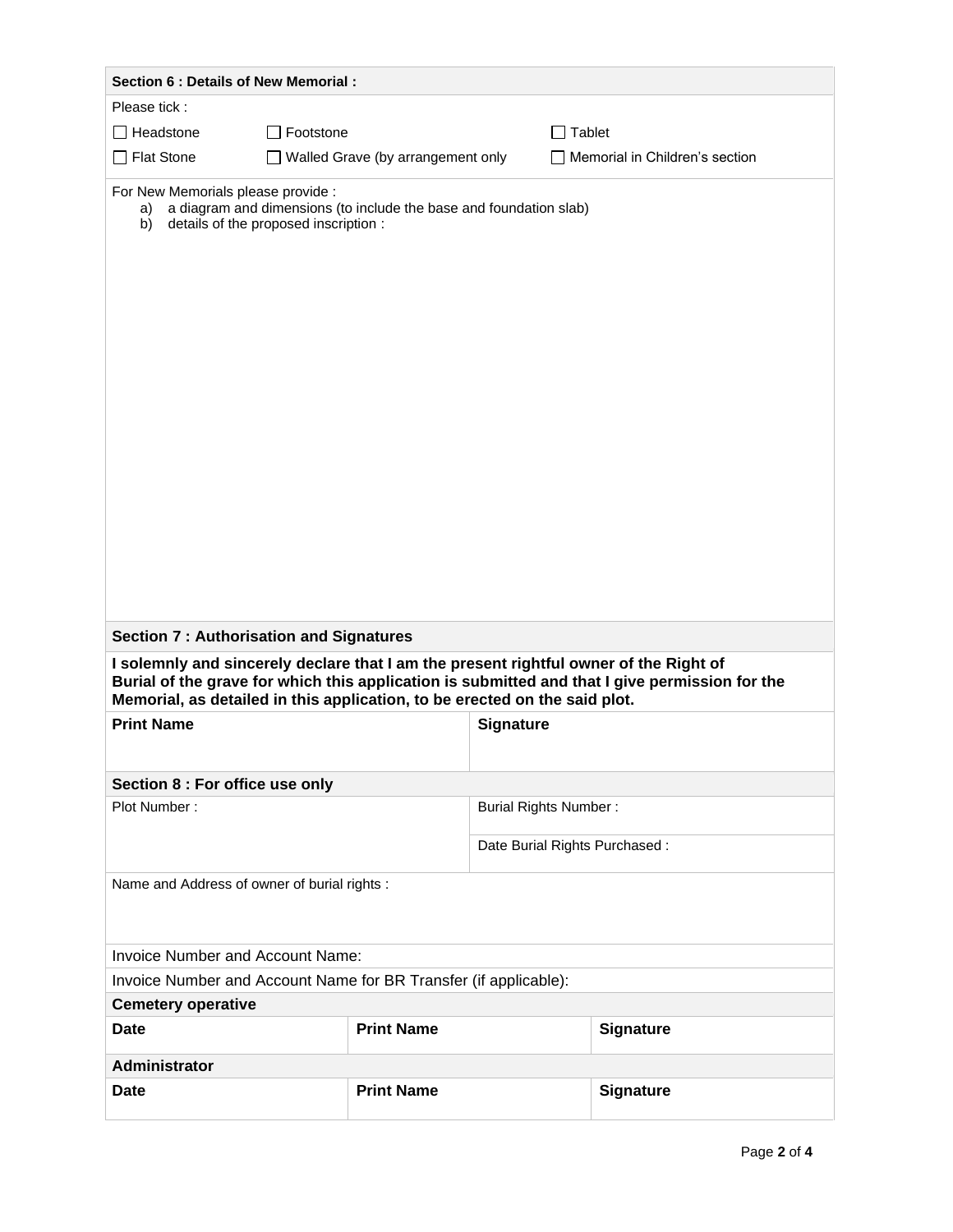## **Additional notes :**

**Any change notified or incomplete information may incur delay and additional charges. We must have the signature of the owner of the burial rights as per the Local Authorities Cemeteries Order 1977. It may be necessary to transfer the ownership of burial rights e.g. where the previous owner is deceased before a memorial application can be agreed. (Please see Page 4 for full details)**

**Please email the completed form to [chardtowncouncil@chard.gov.uk](mailto:chardtowncouncil@chard.gov.uk) or deliver to Chard Town Council, The Guildhall, Fore Street, Chard, Somerset, TA20 1PP**

**Please do not send payment until you have received an invoice from us.**

**Permission must be given by Chard Town Council BEFORE any headstone is removed or installed.**

All memorials to be erected in accordance with current BRAMM Safety Standards

**If a transfer of burial rights is required a charge of £47.82 will be made, we will require details of the person to be invoiced. Please telephone Chard Town Council on 01460 239567 to arrange an appointment, the following information/documents will be required before we can proceed.**

Using the correct materials is essential and it is the responsibility of a fixer mason to ensure their work meets the industry standards as laid out in BS8415.(The British Standard for the memorial masonry industry), this includes:

All lawn memorials over 625mm in height should be designed and installed in compliance with BS8415. They are required to be constructed to withstand a force of 70kg applied at the apex of

The memorial or at 1500mm from the ground, whichever is the lower.

Use of Dowels All steel used in the construction of a memorial must Be made of stainless steel grade 304.

Bolting The resin used to secure bolts into plate must be as recommended By manufacturer as suitable for use in the memorial industry or that it has a proven suitability within the stone industry.